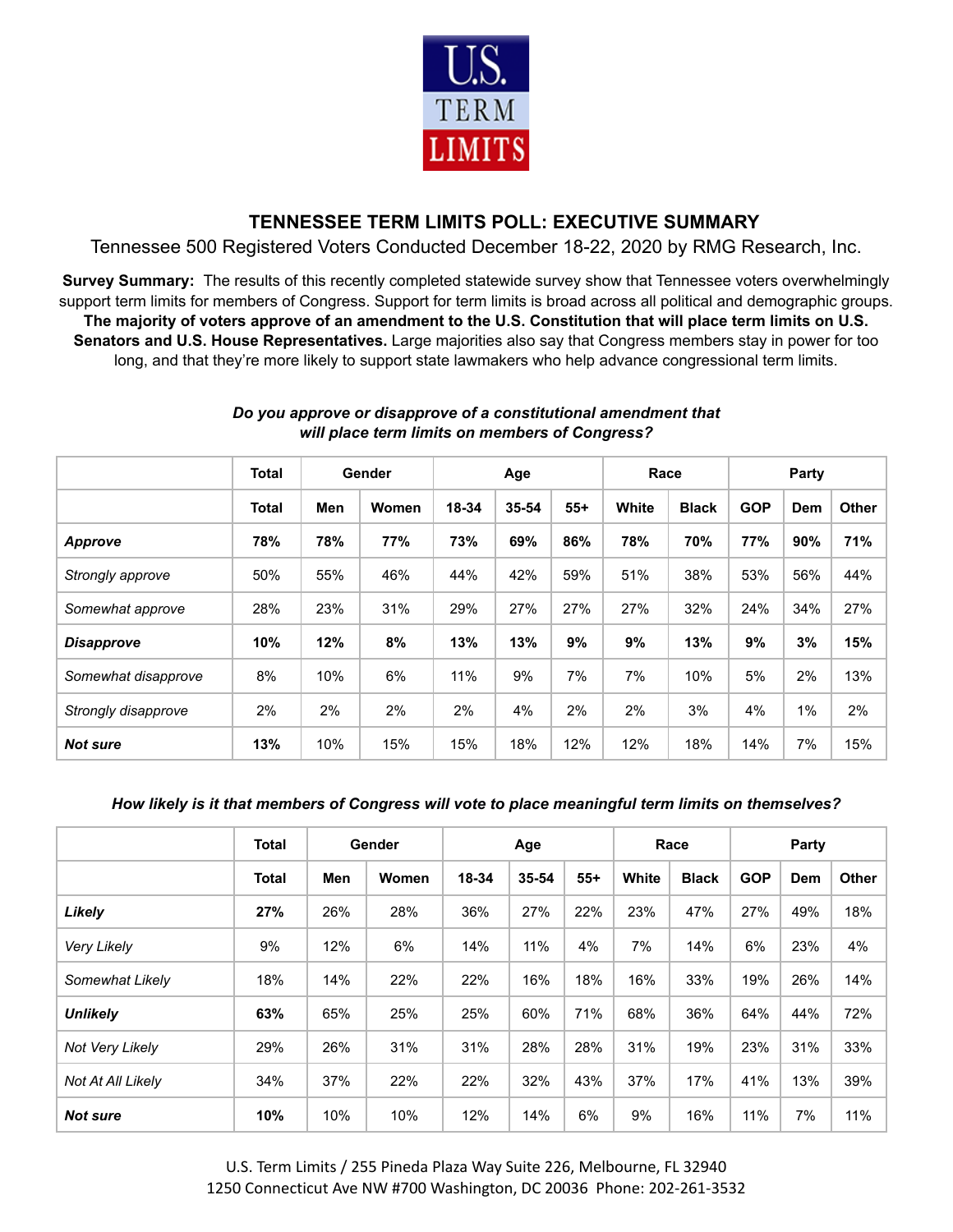

*The U.S. Constitution authorizes state legislatures to call for a convention that would recommend amendments* for congressional terms limits. Two-thirds of the states would have to agree before any action could be taken. *Would you favor or oppose having Tennessee call for an amendment proposing convention?*

|                 | <b>Total</b> | Gender |       |       | Age   |       | Race  |              | Party      |     |              |  |
|-----------------|--------------|--------|-------|-------|-------|-------|-------|--------------|------------|-----|--------------|--|
|                 | <b>Total</b> | Men    | Women | 18-34 | 35-54 | $55+$ | White | <b>Black</b> | <b>GOP</b> | Dem | <b>Other</b> |  |
| Favor           | 73%          | 78%    | 69%   | 67%   | 68%   | 71%   | 73%   | 70%          | 75%        | 81% | 67%          |  |
| Strongly favor  | 40%          | 45%    | 36%   | 35%   | 38%   | 45%   | 41%   | 32%          | 43%        | 38% | 39%          |  |
| Somewhat favor  | 33%          | 33%    | 33%   | 32%   | 30%   | 26%   | 32%   | 38%          | 32%        | 43% | 28%          |  |
| <b>Oppose</b>   | 12%          | 11%    | 11%   | 18%   | 12%   | 7%    | 11%   | 16%          | 9%         | 41% | 15%          |  |
| Somewhat oppose | 8%           | 8%     | 7%    | 13%   | 7%    | 5%    | 7%    | 13%          | 7%         | 35% | 9%           |  |
| Strongly oppose | 4%           | 3%     | 4%    | 5%    | 5%    | 2%    | 4%    | 3%           | 2%         | 8%  | 6%           |  |
| <b>Not sure</b> | 16%          | 11%    | 20%   | 15%   | 20%   | 13%   | 16%   | 14%          | 16         | 6%  | 16%          |  |

*Would you want your state senator and state representative to favor or oppose legislation calling for a convention to propose congressional term limits?*

|                          | Total | Gender |       | Age   |       |       |       | Race         | Party      |     |       |  |
|--------------------------|-------|--------|-------|-------|-------|-------|-------|--------------|------------|-----|-------|--|
|                          | Total | Men    | Women | 18-34 | 35-54 | $55+$ | White | <b>Black</b> | <b>GOP</b> | Dem | Other |  |
| <b>Favor Convention</b>  | 65%   | 70%    | 60%   | 58%   | 63%   | 70%   | 66%   | 54%          | 63%        | 77% | 59%   |  |
| <b>Oppose Convention</b> | 10%   | 12%    | 10%   | 18%   | 10%   | 6%    | 8%    | 23%          | 10%        | 8%  | 12%   |  |
| <b>Not sure</b>          | 25%   | 18%    | 13%   | 33%   | 27%   | 24%   | 25%   | 23%          | 26%        | 15% | 28%   |  |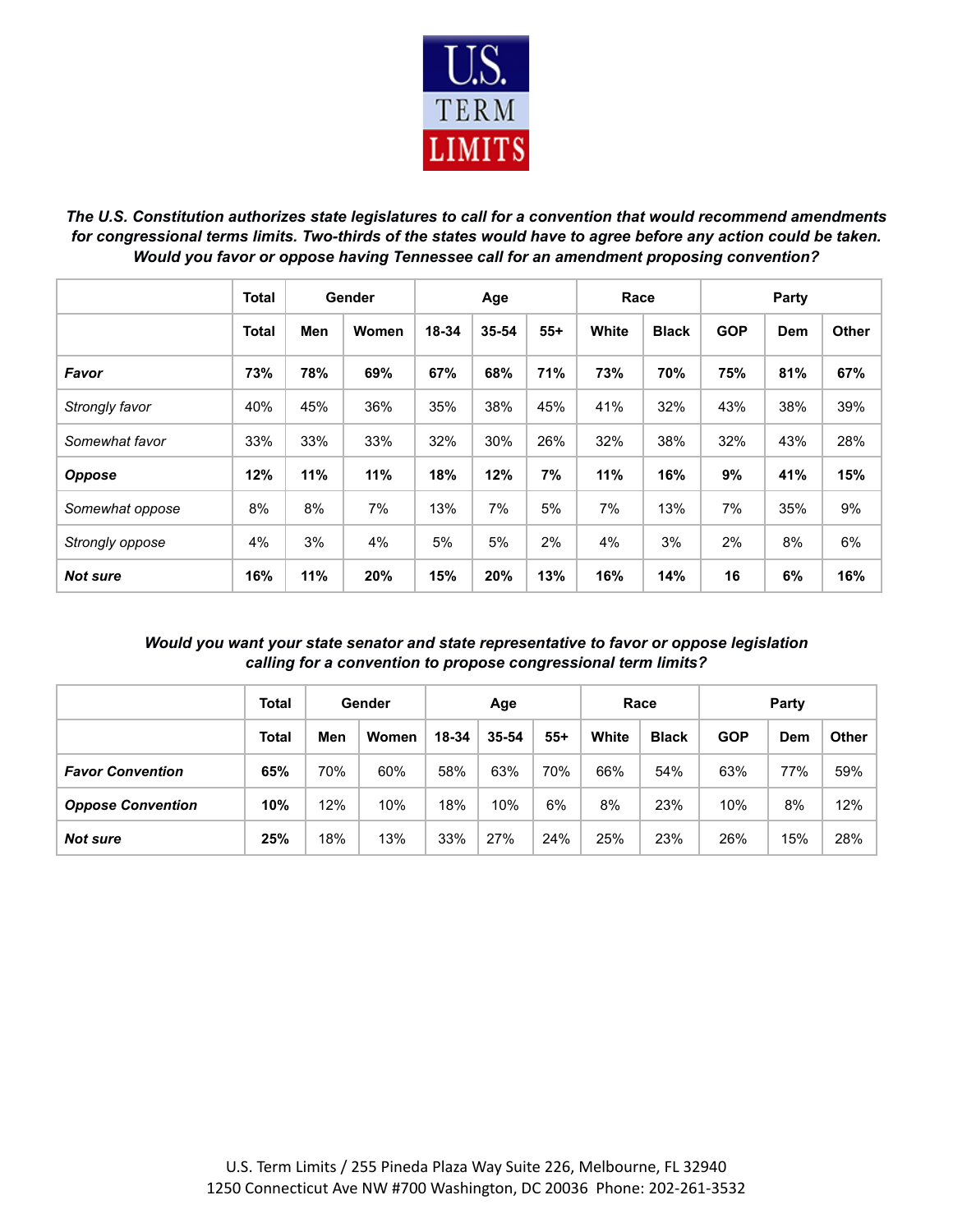

*Would you be more likely or less likely to vote for a candidate for state legislature who supports implementing term limits for members of Congress?*

|                                               | <b>Total</b> | Gender |       |       | Age   |       |       | Race         | Party      |     |       |  |
|-----------------------------------------------|--------------|--------|-------|-------|-------|-------|-------|--------------|------------|-----|-------|--|
|                                               | <b>Total</b> | Men    | Women | 18-34 | 35-54 | $55+$ | White | <b>Black</b> | <b>GOP</b> | Dem | Other |  |
| <b>More likely</b>                            | 69%          | 71%    | 68%   | 62%   | 60%   | 80%   | 70%   | 63%          | 72%        | 78% | 66%   |  |
| Much more likely                              | 35%          | 38%    | 35%   | 32%   | 28%   | 42%   | 37%   | 22%          | 39%        | 41% | 29%   |  |
| Somewhat more likely                          | 34%          | 33%    | 33%   | 30%   | 32%   | 38%   | 33%   | 41%          | 33%        | 37% | 37%   |  |
| <b>Less likely</b>                            | 12%          | 11%    | 47%   | 53%   | 43%   | 47%   | 46%   | 51%          | 9%         | 52% | 39%   |  |
| Somewhat less likely                          | 8%           | 9%     | 34%   | 42%   | 26%   | 30%   | 29%   | 35%          | 6%         | 38% | 22%   |  |
| Much less likely                              | 4%           | 2%     | 13%   | 11%   | 17%   | 17%   | 17%   | 16%          | 3%         | 14% | 17%   |  |
| <b>Neither more likely</b><br>nor less likely | 6%           | 9%     | 8%    | 8%    | 11%   | 10%   | 9%    | 10%          | 5%         | 10% | 9%    |  |
| <b>Not sure</b>                               | 13%          | 10%    | 13%   | 10%   | 12%   | 8%    | 8%    | 16%          | 14%        | 8%  | 15%   |  |

## *At present the Tennessee state legislature does NOT have term limits on itself. If your state legislator voted to place term limits on Congress through an amendment proposing convention, would that make you more likely or less likely to vote for your state legislator?*

|                                     | <b>Total</b><br>Gender |     |       | Age   |       |       |       | Race         | Party      |       |              |
|-------------------------------------|------------------------|-----|-------|-------|-------|-------|-------|--------------|------------|-------|--------------|
|                                     | Total                  | Men | Women | 18-34 | 35-54 | $55+$ | White | <b>Black</b> | <b>GOP</b> | Dem   | <b>Other</b> |
| <b>More likely</b>                  | 66%                    | 67% | 66%   | 62%   | 59%   | 75%   | 68%   | 60%          | 68%        | 78%   | 58%          |
| Much more likely                    | 32%                    | 35% | 30%   | 29%   | 25%   | 39%   | 34%   | 20%          | 34%        | 39%   | 26%          |
| Somewhat more likely                | 34%                    | 32% | 36%   | 33%   | 34%   | 36%   | 34%   | 40%          | 34%        | 39%   | 32%          |
| <b>Less likely</b>                  | 10%                    | 11% | 8%    | 15%   | 10%   | 7%    | 9%    | 16%          | 12%        | 9%    | 8%           |
| Somewhat less likely                | 7%                     | 8%  | 5%    | 10%   | 7%    | 4%    | 6%    | 11%          | 7%         | 8%    | 5%           |
| Much less likely                    | 3%                     | 3%  | 3%    | 5%    | 3%    | 3%    | 3%    | 5%           | 5%         | $1\%$ | 3%           |
| Neither more likely nor less likely | 9%                     | 9%  | 8%    | 8%    | 16%   | 4%    | 8%    | 14%          | 9%         | 6%    | 9%           |
| <b>Not sure</b>                     | 15%                    | 13% | 13%   | 15%   | 15%   | 15%   | 16%   | 9%           | 10%        | 6%    | 24%          |